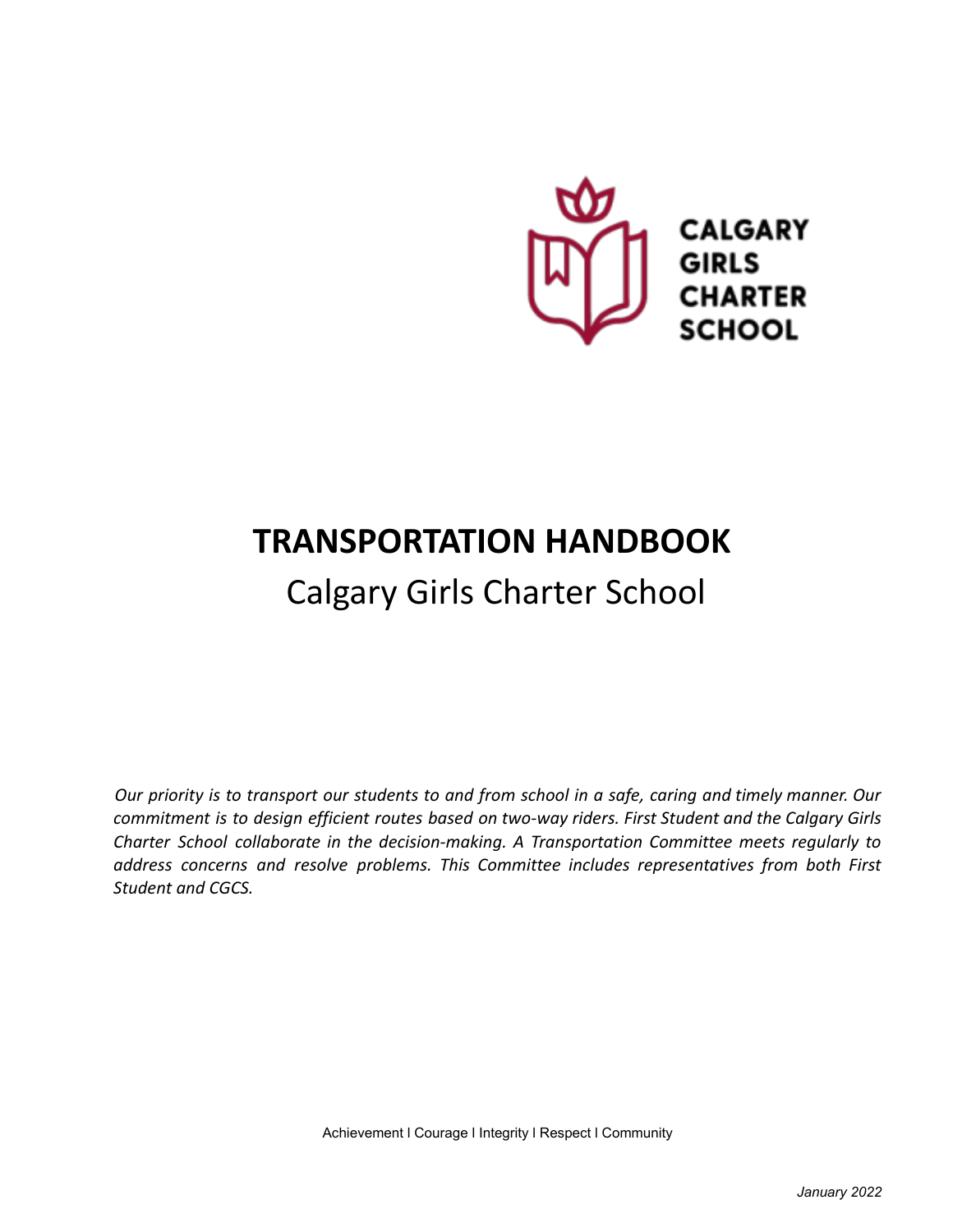## **FIRST STUDENT CANADA RESPONSIBILITIES**

- 1. Provide well-trained staff.
- 2. Provide well-maintained equipment.
- 3. Provide on the road monitoring and support.
- 4. Provide staff to maintain the updates on the web-based system of late and broken-down busses in a timely manner.
- 5. Provide training to drivers for implementation of the bus subscriptions parent notification system. Have emergency back-up systems in place.
- 6. Provide safe and efficient transportation.
- 7. Provide routing that adheres to the Board and Alberta Education's guidelines. 8. Review requests for stop changes with the school as new passengers come on board, based on walk limits and traffic safety.

## **SCHOOL AND SCHOOL BOARD RESPONSIBILITIES**

- 1. Provide carrier with School Rules, Regulations and Expectations in writing.
- 2. Set-up routing guidelines.
- 3. Collect user fees and provide reimbursements.
- 4. Approve rider-ship and stop relocation (based on guidelines, which recognize that each stop adds ride- time to the route).
- 5. Determine load count guidelines.
- 6. Support both carriers and their passengers.
- 7. Deal with behavior intervention.
- 8. Provide consequences for inappropriate behavior.
- 9. Act as a line of communication between parents and the carrier.

## **PARENT / GUARDIAN RESPONSIBILITIES**

- 1. Have student(s) read and understand the Transportation Handbook.
- 2. Have student(s) standing at the stop five (5) minutes prior to the stop time. Remember, the Stop Time is the Leave Time.
- 3. Ensure student(s) are aware of their route and stop location (e.g. note on backpack or in agenda, this is particularly helpful to students in grade 4 and 5).
- 4. Provide stop supervision for your child. First Student is not responsible to stay at stops until Parent(s) or guardians arrive. Parents are legally responsible until their child boards the bus and after the child leaves the bus.
- 5. Parent(s)/guardian(s) are responsible to report to the bus driver, any allergies or special conditions that may affect the child's welfare while riding the bus.
- 6. Be informed as to where to get up to date information about routes and late busses.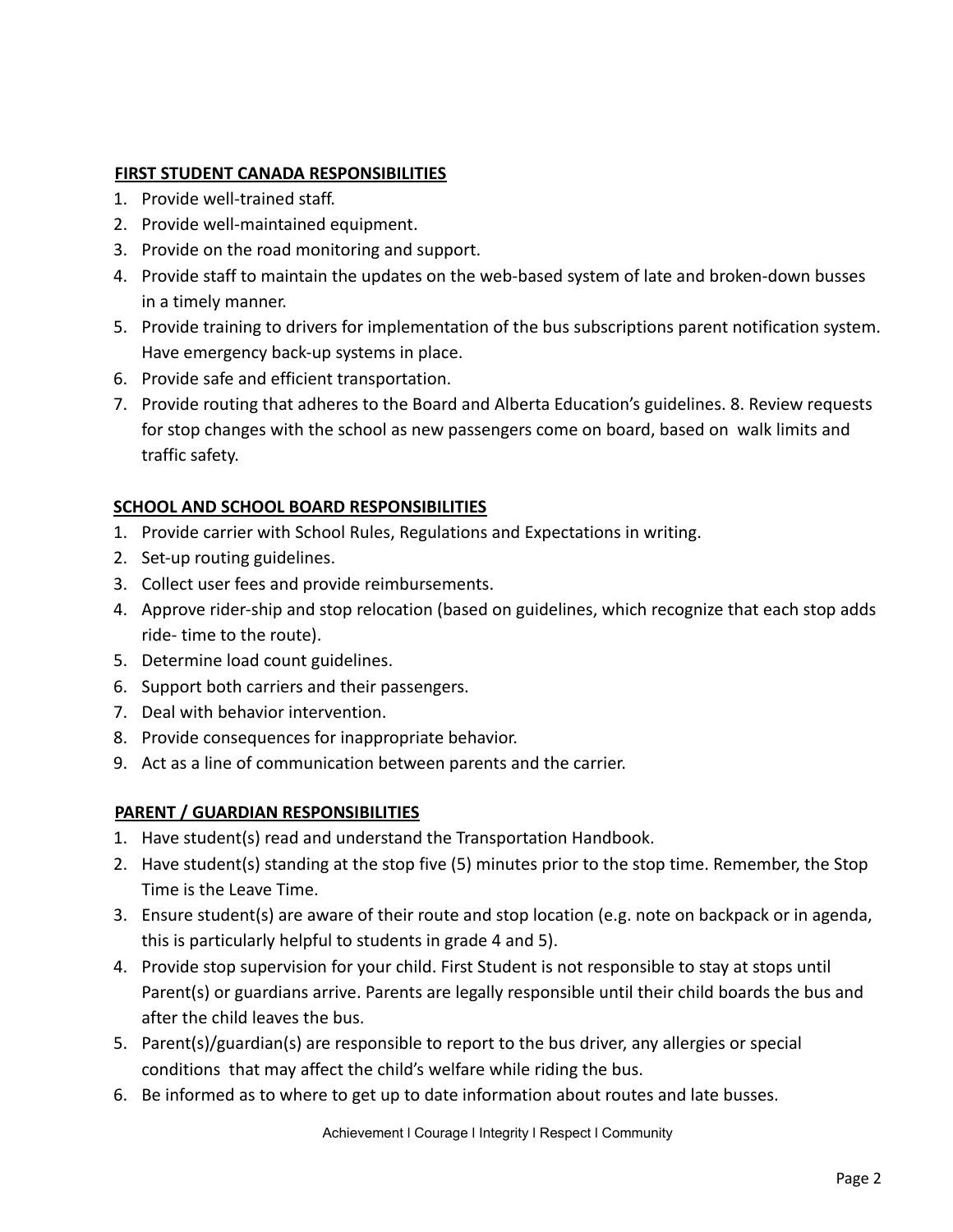- 7. Check the CGCS website under the Transportation tab, and download the new late bus notification App and Twitter feeds @FIRSTSTUDENTYYC or contact First Student Canada at (403)531-3900 and select #5.
- 8. Set-up an emergency back-up plan for your child in the event of a late bus. Meet young passengers on their return home from school.
- 9. Teach your child what to do if you (the parent or designate) does not meet the bus. Support safe ride rules.
- 10. Supply alternate transportation for your child should she miss the bus.

## **STUDENT RESPONSIBILITIES**

- 1. Follow the bus safety rules. There is no eating or drinking on the bus. This rule is to prevent choking while the bus is in motion and to respect food allergies.
- 2. Sit in assigned seats as per the seating plan.
- 3. Keep the driver and the school informed of any problems that they might encounter; students are encouraged to contact the office at either campus.
- 4. Get to know your driver by greeting them when you board the bus and in saying good-bye when you leave the bus.
- 5. If you suffer from motion sickness please let the driver know and choose a seat at the front of the bus.

## **FIRST STUDENT SCHOOL BUS RULES AND REGULATIONS**

# **All students riding the bus are responsible for their conduct to the bus driver and fellow passengers. Any violation of the rules may lead to the loss of riding privileges or a suspension from school.**

- 1. The driver is in full charge of the bus. Please follow and respect all Driver's directions.
- 2. The driver will report any misconduct to the First Student Supervisor. The First Student Supervisor will then contact the school's administration team.
- 3. While the bus is in motion, students must not extend arms or heads out of windows, try to get off the bus, or move about within it.
- 4. Students must not throw paper or other waste material on the floor or out the windows of the bus.
- 5. While on the bus, students must conduct themselves in a quiet and courteous manner, showing consideration for the comfort and safety of others.
- 6. No scuffling, fighting, or the use of obscene language on the bus will be tolerated.
- 7. Students must not distract the bus driver with Smart phones or other devices. If necessary, a student may use a cellphone briefly to call parents regarding departure or arrival of their bus, but the driver should not be distracted by any student technologies.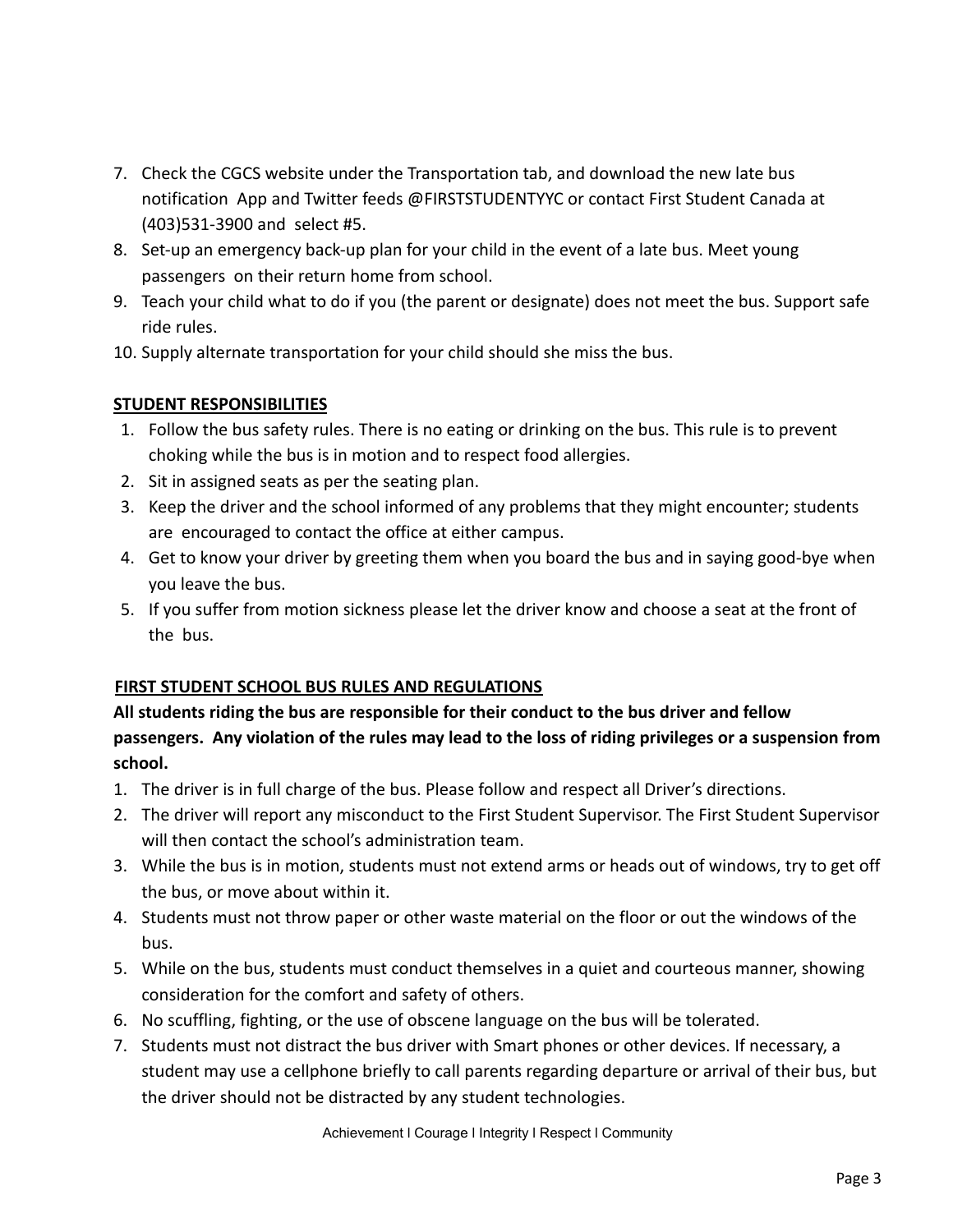- 8. Parents or guardians are accountable for their child's willful damage to the bus.
- 9. When leaving the bus, students must observe the instructions of the bus driver. They should only cross the road when there is a clear view in both directions.
- 10. To respect any food allergies or choking hazards, there will be no food approved for consumption on any bus.
- 11. All students should be standing at the stop five (5) minutes prior to the departure time. The scheduled time on the posted route description is the bus' leave time.

## **REGISTRATION GUIDELINES**

Students who live 2.4 km or further from the school do qualify to register for bussing. The Transportation Fee is an annual amount with monthly payments permitted.

## **CREATING CGCS BUS ROUTES AND STOPS**

The creation of CGCS bus routes and stops is done in consultation with our carrier First Student.

## **The bus routes and stops are determined based upon the following criteria:**

- a. The community of the student's primary residence(s) of those families who live beyond a 2.4 km radius from the school and within the city limits;
- b. No stops will be created for extracurricular activities or at the parents'/guardian's workplaces however, a student may access such a stop if the said stop is concurrently used by another student as her primary stop;
- c. All stops created are in nature to serve multiple families and communities. These stops may result in the need for parents to drive their daughter(s) to their bus stop in their home community or a neighboring community;
- d. Due to the distance that each bus must travel and our requirements to maintain drive times and costs within policy guidelines, Calgary Girls Charter School does not offer door-to-door or near-to-door service;
- e. CGCS does not provide bus service outside of the City of Calgary. Parents are welcome, however, to drive their daughter to an existing stop within city limits;
- f. All students living in Calgary's furthest communities should expect minimum ride times of 60 – 75 minutes each way. This is a common driving time for Charter schools;
- g. Calgary Girls Charter School and First Student Transportation reserve the right to alter routes and stop locations during the school year to accommodate changing rider demographics and/or to improve the flow, timing or safety of a route and/or stop.